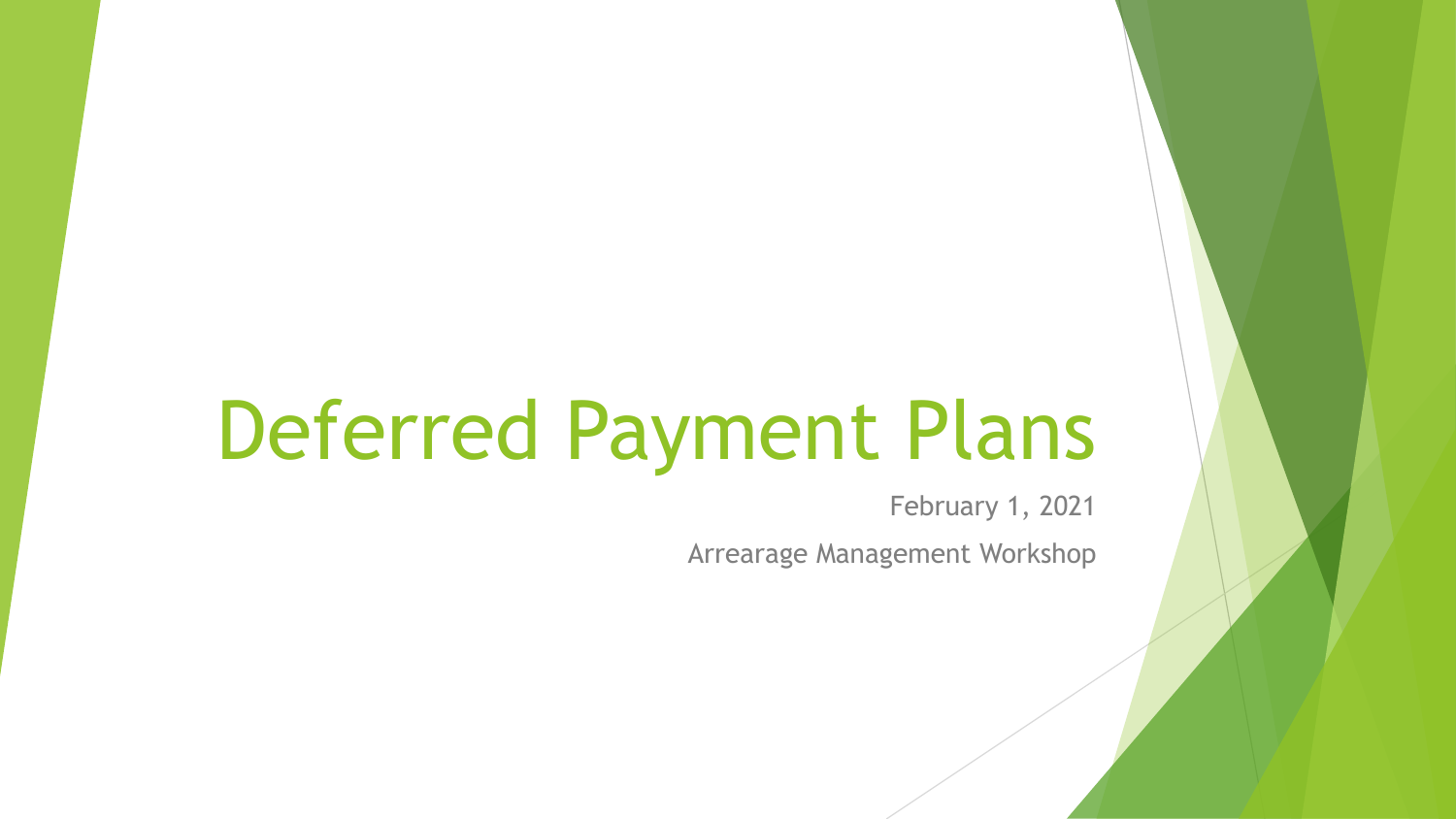#### Avista

- Avista can implement Deferred Payment Plans by April 1, 2021. Avista's existing IT workforce could address the development of a DPP.
- Would need to start immediately. Costs to implement DPPs will be approximately \$11,000 (100% Oregon-allocated).
- ▶ Customer Care and Billing (CC&B) system has existing functionality that can be used to support offering DPPs, although the functionality was not designed for this purpose (Dispute Resolution). This dispute service process will be duplicated through configuration and repurposed to offer DPPs.
- Any customer who has an arrearage balance would qualify for a DPP, similar to all other forms of required time payment arrangements.
- Avista does not see much of a benefit of offering DPPs. If a customer has been unable to pay their current charges, which lead to the arrearage debt they are facing, it is unlikely they will be able to pay their current charges while on a DPP.
- Because of seasonality with natural gas use, DPPs would have differing benefits.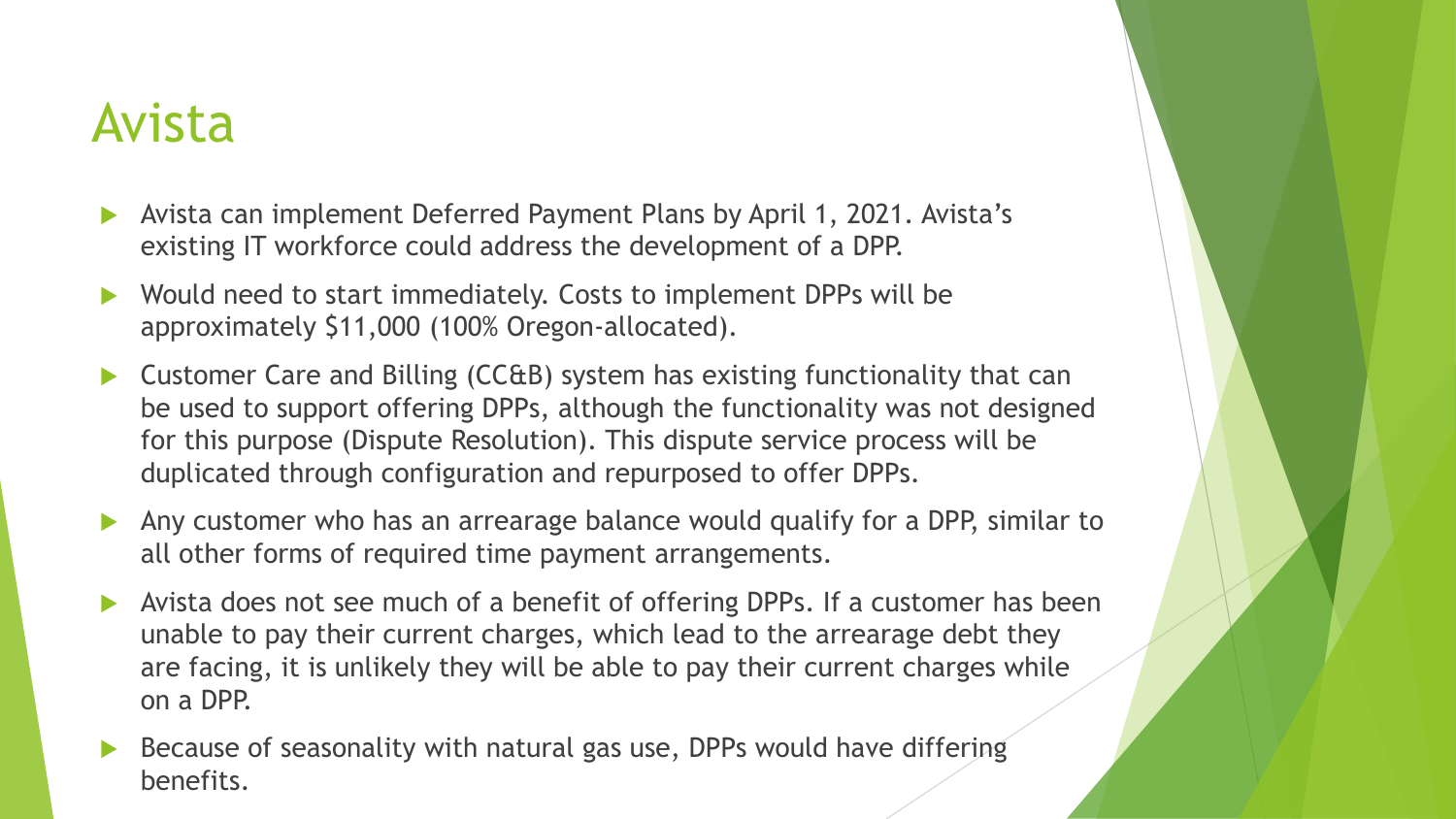#### Cascade Natural Gas

- Cascade cannot implement a DPP by April 1, 2021. Cascade estimates a 6 month implementation period from the date any order is issued requiring the company to establish a DPP. This estimate is based on the complexity of the systems changes and testing.
- The company settled on the total upfront, one-time cost estimate of \$163,609 (100% Oregon-allocated) based on experience with making previous payment/billing related systems changes in CC&B.
- System Development and Testing activities require the most extensive work and hours.
- Cascade estimates that DPPs may help 286 residential customers and 419 customers.
- Cascade does not see a benefit of offering a DPP given the extended proposed TPA after consideration of an upfront debt forgiveness program.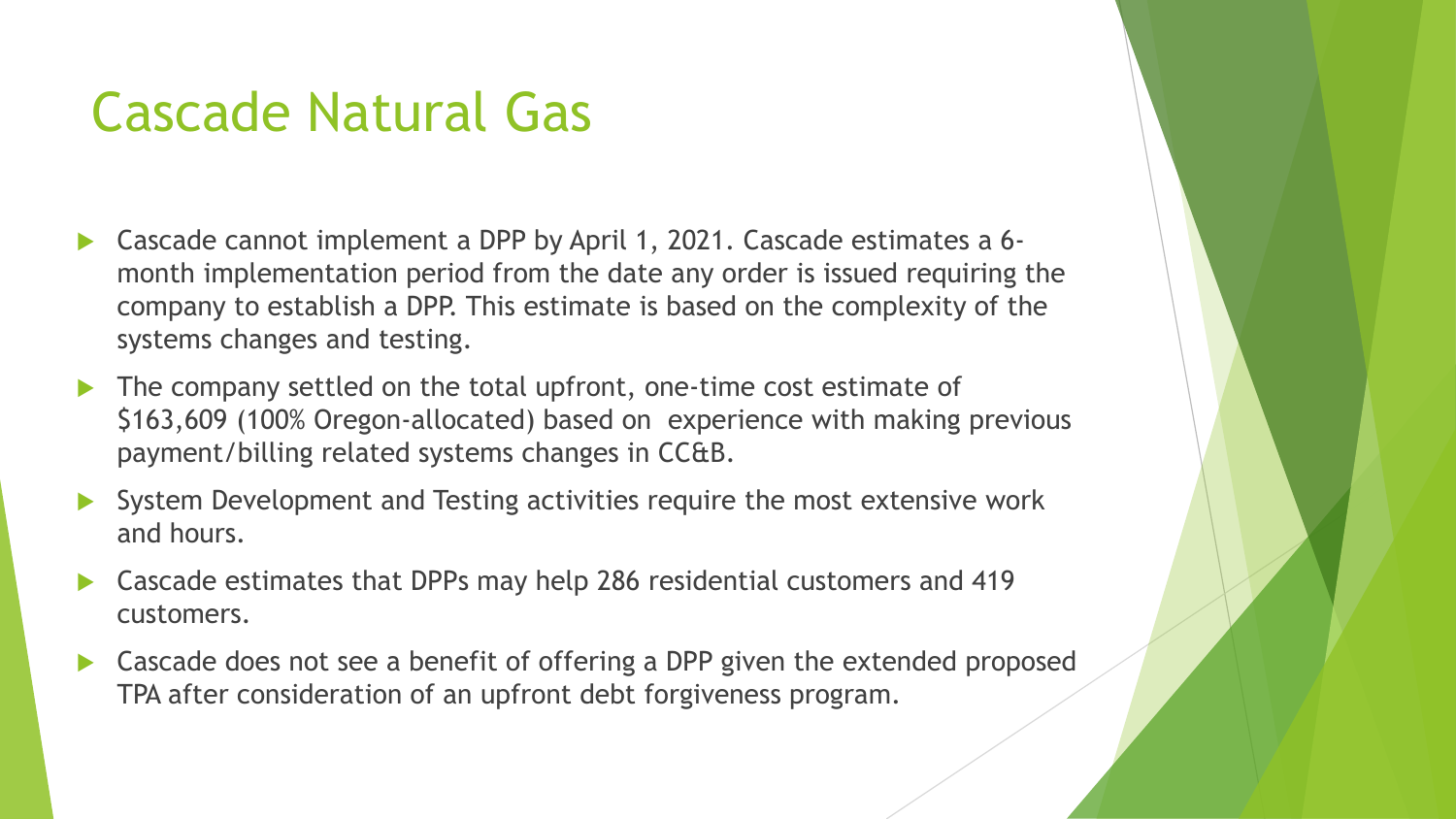#### NW Natural

- NW Natural teams developed a timeline and sequencing that indicate a total of a minimum of 61 business days to develop a DPP. NW Natural prioritized the AMP to fulfill the requirement before the April 1 disconnect resumption date as agreed to in UM 2114. As such, the AMP will undergo development during the January-March timeframe.
- NW Natural's conservative estimate of the cost for developing the DPP is about \$290,000 (100% Oregon-allocated). This estimate was based upon the expected hours of programming, testing and project management by internal and external resources.
- NW Natural's understanding that the DPP could be made available to all commercial and residential customers with a past due balance. Per NW Natural's updated RG 94 COVID-19 data report for November 2020, there are approximately 53,440 residential and 3,826 commercial customers with past due balances that could participate in the DPP.
- NW Natural finds the benefits of the DPP to be limited on its own and particularly in comparison with the AMP and existing flexible payment plan options, NW Natural does not recommend or anticipate offering the DPP.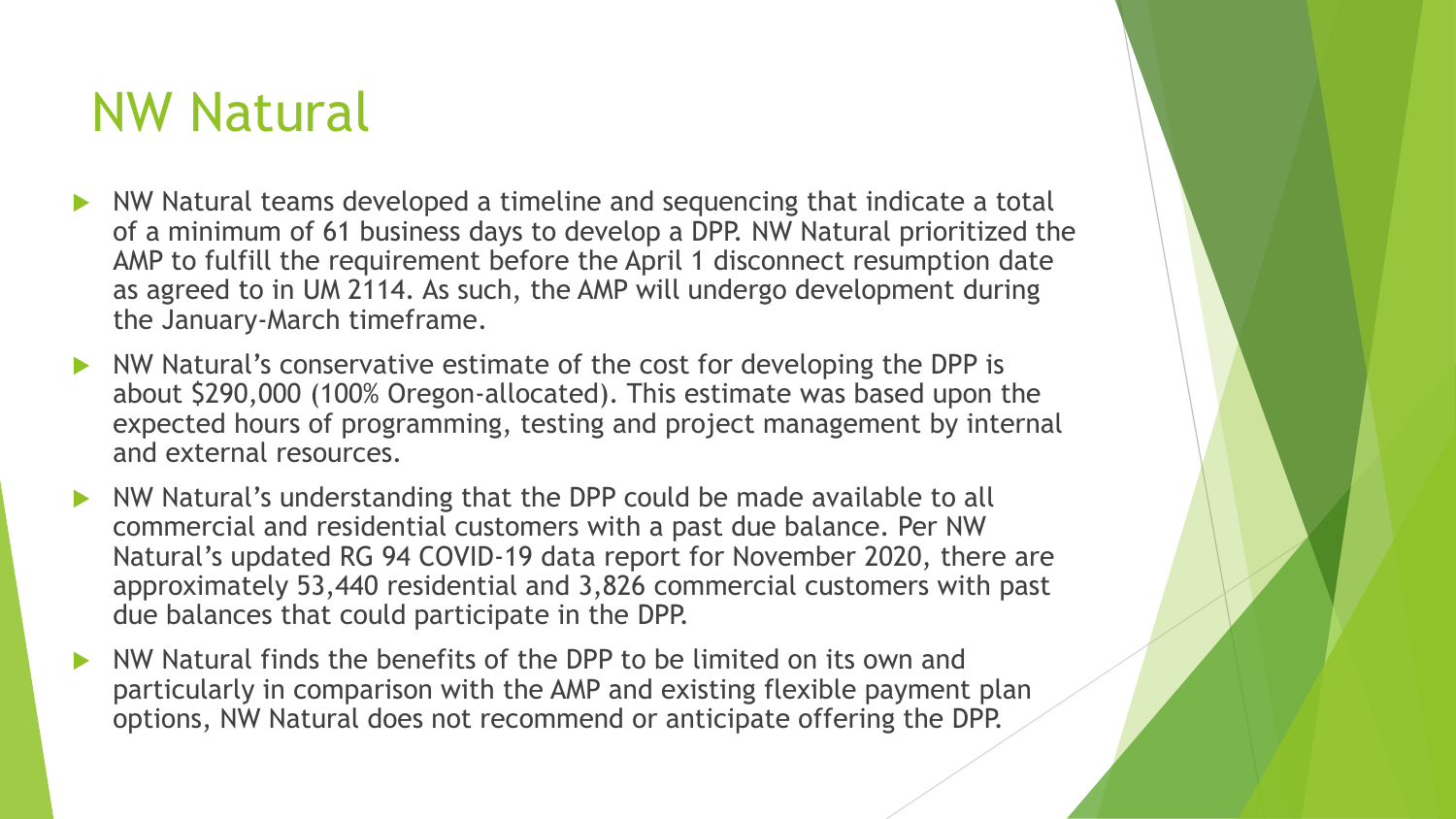#### Idaho Power

- Idaho Power estimates the work necessary to implement the DPP would require 12-16 weeks to implement from the time requirements are finalized. As such, a DPP would most likely not be ready by April 1, 2021.
- Maximum estimate of \$141,158 (100% Oregon-allocated) includes all customers who might qualify for the DPP plus an additional manual process cost of \$16.79 per customer due to manual intervention once a customer is enrolled.
- As of November 2020, Idaho Power's estimate of the number of customers who could qualify for a DPP based on active accounts 31+ days in arrears in each of the referenced classes are as follows:
	- ▶ a. Residential: approximately 1,462 customers
	- b. Small Commercial: approximately 132 customers
- Because implementing a DPP will result in an increase of overall costs, Idaho Power believes that working with customers to determine payment arrangement terms that offer additional time to pay down balances may provide more flexibility and benefit to customers than deferring past due balances to a future point in time.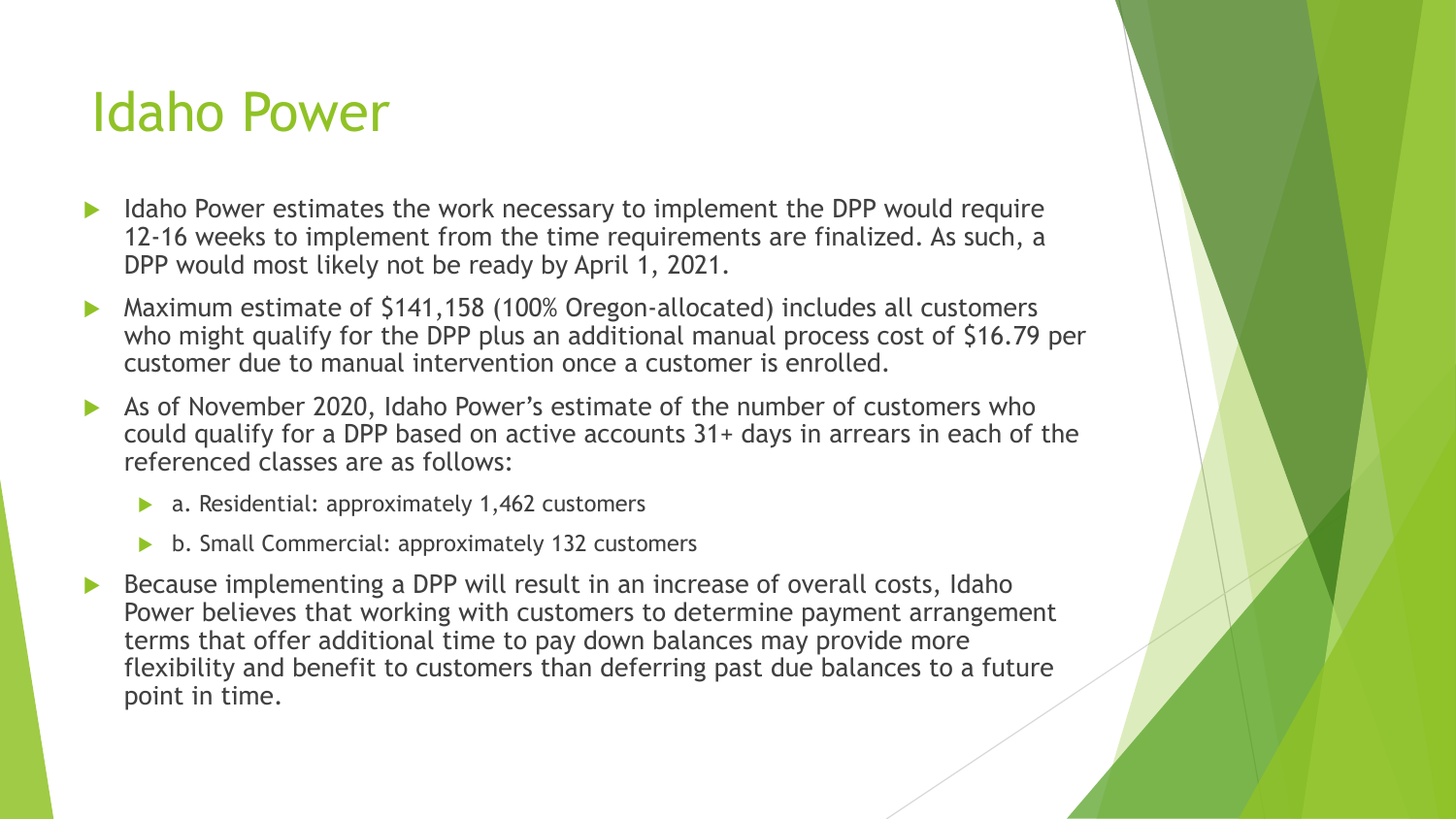### PGE

- ▶ PGE will not be able to have a successful DPP program in place by April 1, 2021. If there were agreement to stand up a DPP program, PGE would need six months to successfully implement the program.
- PGE estimates that the cost of implementing a DPP program is approximately \$500,000; 100% of the cost would be allocated to Oregon. Most of work to implement a DPP would have to be done by 3rd party contractors.
- PGE believes the best approach to the DPP would be an automated approach for the two-year duration of the program. Manually managing a DPP will not allow for any bill (paper/electronic) changes, which could negatively affect customers and require additional staffing resources to administer.
- Any residential and small commercial customer (defined as Schedule 32 & 83) 31 or more days in arrears with the ability to make regular monthly payments would qualify for a DPP.
- PGE does not recommend a DPP program and believes customers are better served by other options, like PGE's Bill Assistance options (PGE's AMP) or time payment options.